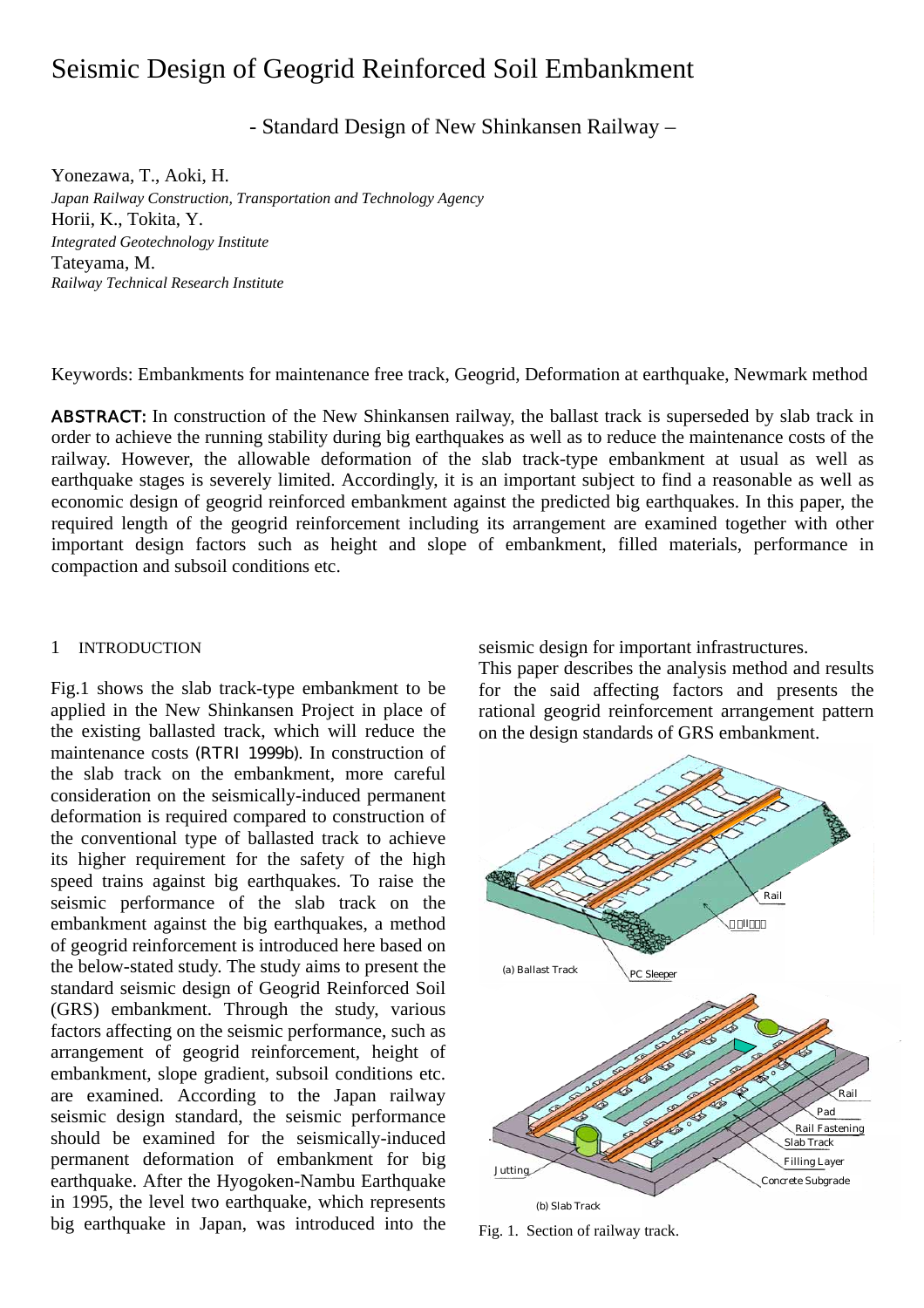This design method intends to standardize the seismic design of GRS embankment with slab track. Seismically-induced permanent deformation of embankment is mainly caused by 1) sliding displacement along the slip circle of the embankment, 2) shearing deformation due to shaking of embankment, and 3) subsidence due to shaking of subsoil (see Fig.2), and each of which is calculated as follows.

- 1) Sliding displacement along the slip circle (see Fig.3) : This is calculated by Newmark method (Newmark 1965), applying its theory to the slip circle of the embankment (Horii et al. 1997a).
- 2) Shear deformation of the embankment : This is calculated based on the accumulated damage concepts (Horii et al. 1997b).
- 3) Subsidence of subsoil : This is calculated based on the dynamic response analysis for subsoil during earthquake.

Details of these method are referred to RTRI 1999a and 1999b.



Fig. 2. Schematic drawing of seismic deformation. (Ss : sliding displacement, Se : Settlement of embankment, Sg : Subsidence of subsoil)



Fig. 3. Sliding displacement along slip circle.  $(R: Radius of slip circle, : Angle of rotation)$ 

## 3 ANALYSIS CONDITIONS AND SUPPLEMENTAL EXPLANATION

- 1) Width of embankment: 11.7 m.
- 2) Orbital load:  $15 \text{ kN/m}^2$
- 3) Inclination of slope:  $1(V)$  to  $1.5(H)$  and  $1(V)$  to

1.8(H)

- 4) Height of embankment: 3.0 m, 6.0 m and 9.0 m.
- 5) Input motion of big earthquake is specified by subsoil classification. The subsoil is classified by the fundamental period given in Table 1. Waveforms of big earthquakes are given in Fig.4. These waveforms are applied to earth structures in Japan railway (Tateyama et al. 1999, Murono et al. 2000).

Table 1. Subsoil Type (RTRI 1999a).

| Subsoil | Fundamental  | Soil Condition |  |
|---------|--------------|----------------|--|
| Type    | period (sec) |                |  |
| G0      |              | Rock           |  |
| G1      |              | Base           |  |
| G2      | 0.25         | Diluvium       |  |
| 67      | 0.25<br>0.5  | Medium         |  |



Fig. 4. Input earthquake motion for embankment.

- 6) Soil material properties of embankment specified in the Design Standard are applied, whose details are given in Table 2 (RTRI 1999a). The relative compaction of the soil type 1 is 95% and more.
- 7) Different tensile strengths of the geogrid reinforcement of T = 30, 40, 50, 60 and 80 kN/m are applied. And the standard depth interval between the GRSs is taken at 1.5 m. Also, the short reinforcement (geonet) with 2m in length is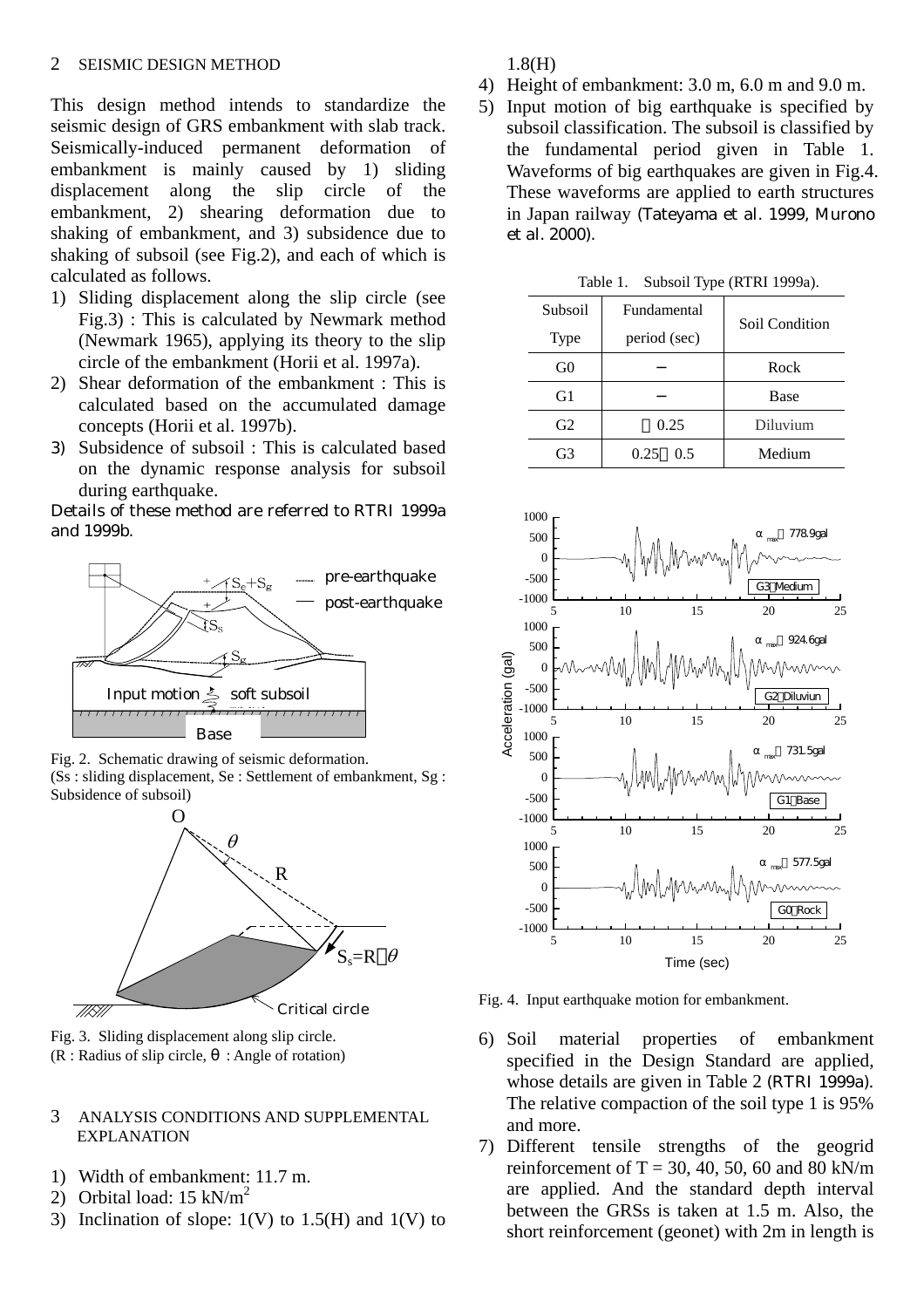installed vertically with 0.3m pitch near the surface of slope to ensure quality of construction. Tensile strength of this short reinforcement is taken at T= 2 kN/m.

- 8) Fig. 5 shows five patterns of geogrid arrangement in embankment tried.
- 9) Allowable displacement is governed by two factors, i.e.,

easiness of recovering, and ensuring the stability and cursorialbility of slab track after earthquake. Once excessive displacement occurred at the orbit, it is not easy to restore its original state. Lessons learnt from the damages of the elevated bridges caused by Hyogoken-Nambu Earthquake (RTRI 1996), allowable displacement of orbit is set nearly at 10 cm.

10) Displacement of shearing deformation is analyzed taking the results of the existing studies into consideration (Yonezawa et al. 2000). Settlement of the subsoil is excluded from the total displacement on the assumption that the supporting ground is high ranked subsoil.

Fig.6 shows the relationship between total displacement and height of embankment , consisted of soil type 2 with the tensile strength of 30 kN/m and subsoil 2, depending on the different reinforcement patterns. From Fig.6, we can see the tendency that the higher the density of reinforcement, the smaller displacement. The reason for this may be attributed to the resisting moment due to the geogrid reinforcement dominated by the intersecting angle between the directions of reinforcement and slip line.

#### 4 SUMMARY OF RESULTS

We conducted the analysis varying the parameters for different conditions of the geogrid reinforced soil embankment. The qualitative tendency over each condition was clarified. Details of analysis are referred to Yonezawa et al. 2000. Analytical results are summarized as follows.

1) When the arrangement of interval of geogrid reinforcement is the same, if strength of reinforcement increases, yield acceleration coefficient becomes bigger, and the location of critical slip circle is deepened. Consequently, the displacement of sliding is also reduced. This suggests that the strength of reinforcement can adjust the amount of displacement.

| Table 2. Soil Properties of embankment. |                                                    |       |          |                           |                           |  |
|-----------------------------------------|----------------------------------------------------|-------|----------|---------------------------|---------------------------|--|
| Soil                                    | Soil Materials                                     | Layer | Unit     | Slope Portion             | Central                   |  |
| Type                                    |                                                    |       | Weight   | (2m Width)                | Portion                   |  |
| 1                                       | Well Graded<br>Sand, Gravel,<br><b>Rock Debris</b> | Upper | 18       | $\phi = 45^{\circ}$       | $\phi = 50^{\circ}$       |  |
|                                         |                                                    | layer | $kN/m^3$ | $c = 3$ kN/m <sup>2</sup> | $c = 6$ kN/m <sup>2</sup> |  |
|                                         |                                                    | Lower | 18       | $\phi = 40^{\circ}$       | $\phi = 45^{\circ}$       |  |
|                                         |                                                    | layer | $kN/m^3$ | $c = 3$ kN/m <sup>2</sup> | $c = 6$ kN/m <sup>2</sup> |  |
| 2                                       | Moderate<br>Sand, Gravel                           | Upper | 17       | $\phi = 40^{\circ}$       | $\phi = 45^{\circ}$       |  |
|                                         |                                                    | layer | $kN/m^3$ | $c = 3$ kN/m <sup>2</sup> | $c = 6$ kN/m <sup>2</sup> |  |
|                                         |                                                    | Lower | 17       | $\phi = 35^{\circ}$       | $\phi = 40^{\circ}$       |  |
|                                         |                                                    | laver | $kN/m^3$ | $c = 3$ kN/m <sup>2</sup> | $c = 6$ kN/m <sup>2</sup> |  |







Fig. 6. Relationship between total displacement and height of embankment.